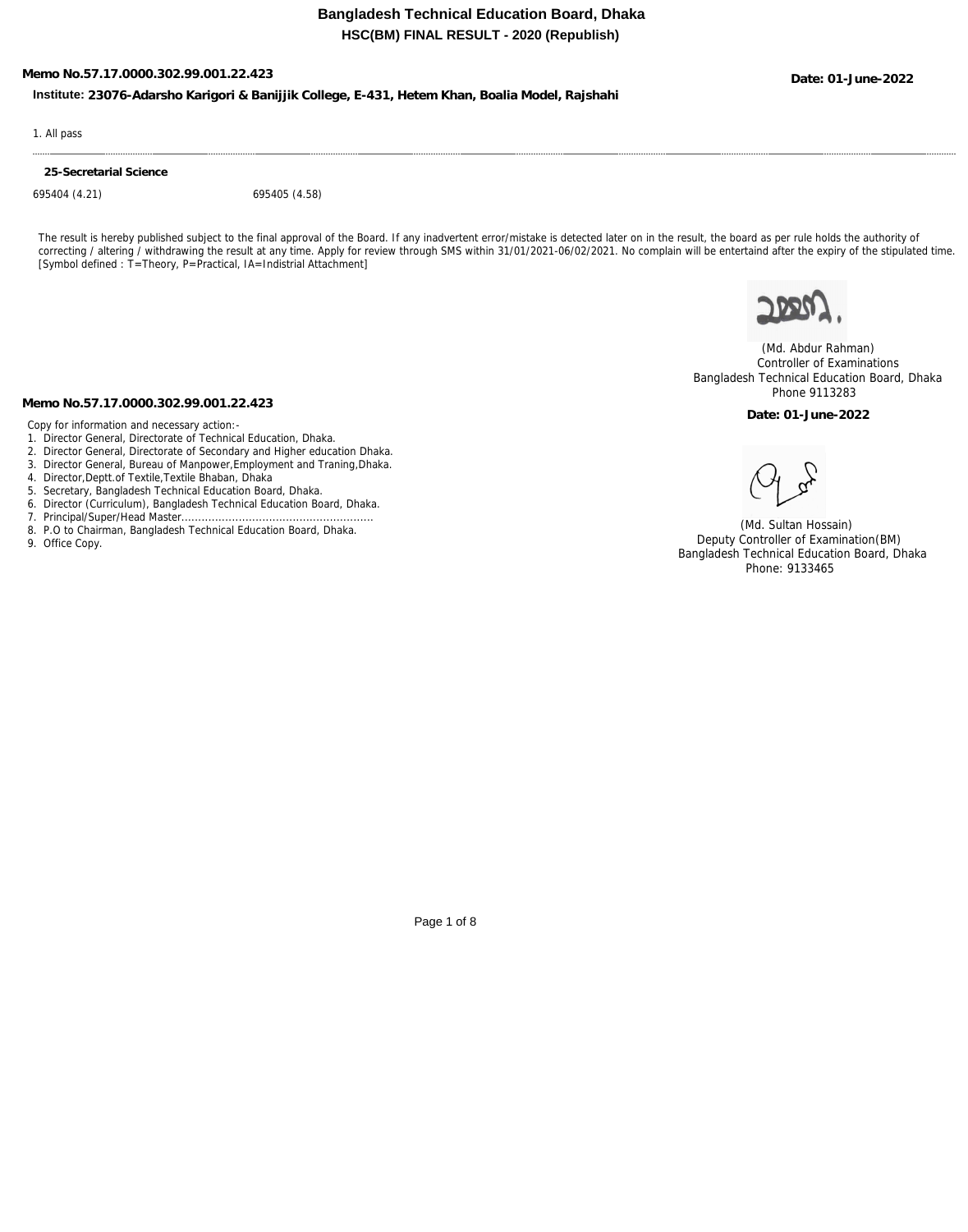# **Memo No.57.17.0000.302.99.001.22.423 Date: 01-June-2022**

## **Institute: 23324-Rajshahi Commerce College, Kajla, Motihar, Rajshahi**

1. All pass

### **21-Accounting**

698683 (4.63)

698674 (4.38) 698677 (4.46) 698678 (4.83) 698682 (4.71)

The result is hereby published subject to the final approval of the Board. If any inadvertent error/mistake is detected later on in the result, the board as per rule holds the authority of correcting / altering / withdrawing the result at any time. Apply for review through SMS within 31/01/2021-06/02/2021. No complain will be entertaind after the expiry of the stipulated time. [Symbol defined : T=Theory, P=Practical, IA=Indistrial Attachment]



 (Md. Abdur Rahman) Controller of Examinations Bangladesh Technical Education Board, Dhaka Phone 9113283

**Date: 01-June-2022**

**Memo No.57.17.0000.302.99.001.22.423**

Copy for information and necessary action:-

- 1. Director General, Directorate of Technical Education, Dhaka.
- 2. Director General, Directorate of Secondary and Higher education Dhaka.
- 3. Director General, Bureau of Manpower,Employment and Traning,Dhaka.
- 4. Director,Deptt.of Textile,Textile Bhaban, Dhaka
- 5. Secretary, Bangladesh Technical Education Board, Dhaka.
- 6. Director (Curriculum), Bangladesh Technical Education Board, Dhaka.
- 7. Principal/Super/Head Master.............. 8. P.O to Chairman, Bangladesh Technical Education Board, Dhaka.
- 
- 9. Office Copy.

 (Md. Sultan Hossain) Deputy Controller of Examination(BM) Bangladesh Technical Education Board, Dhaka Phone: 9133465

Page 2 of 8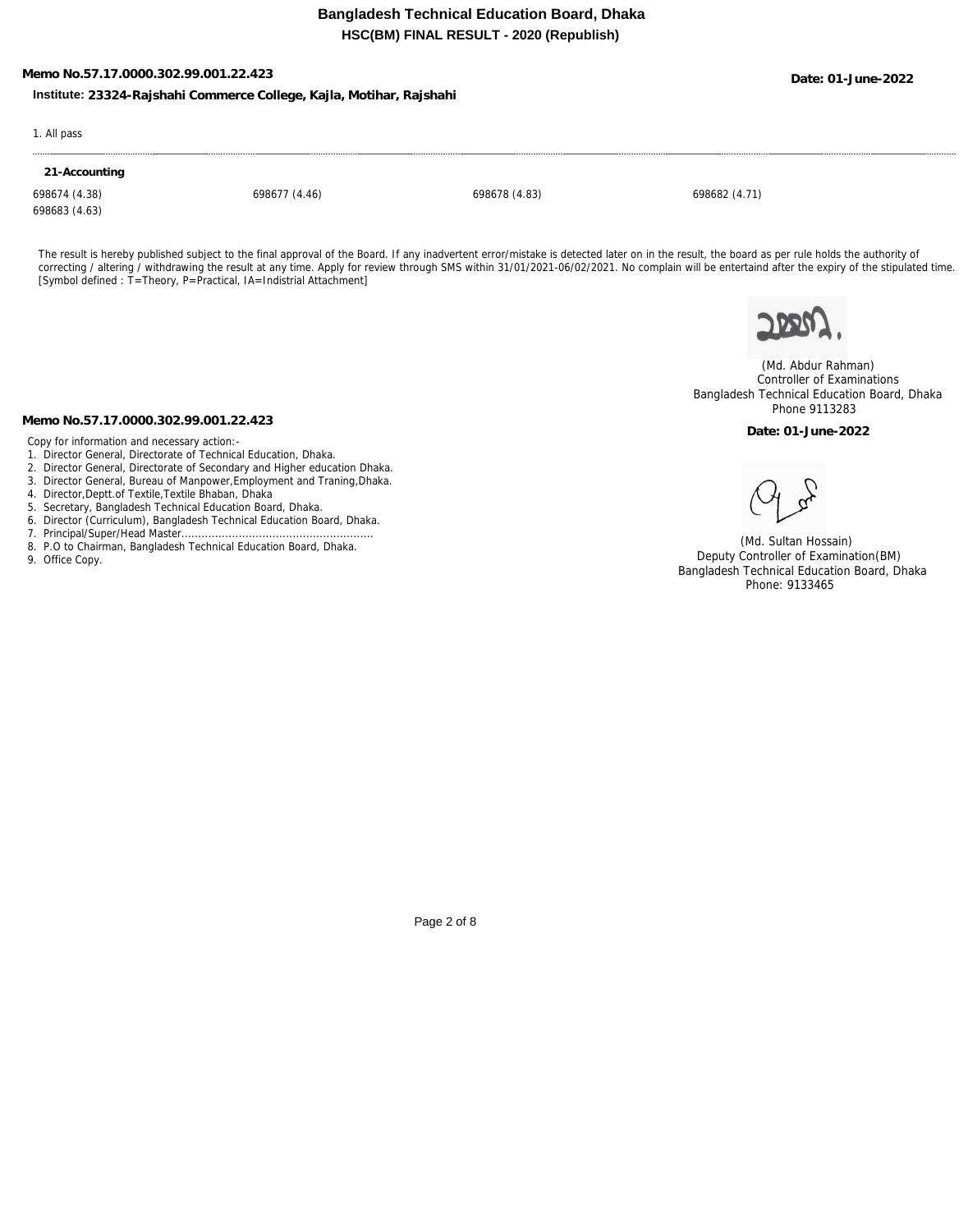**Memo No.57.17.0000.302.99.001.22.423 Date: 01-June-2022**

**Institute: 42036-Abul Kalam Degree College, , Babuganj, Barisal**

1. All pass

### **23-Computer Operation**

734003 (4.21)

The result is hereby published subject to the final approval of the Board. If any inadvertent error/mistake is detected later on in the result, the board as per rule holds the authority of correcting / altering / withdrawing the result at any time. Apply for review through SMS within 31/01/2021-06/02/2021. No complain will be entertaind after the expiry of the stipulated time. [Symbol defined : T=Theory, P=Practical, IA=Indistrial Attachment]



 (Md. Abdur Rahman) Controller of Examinations Bangladesh Technical Education Board, Dhaka Phone 9113283

**Date: 01-June-2022**

#### **Memo No.57.17.0000.302.99.001.22.423**

Copy for information and necessary action:-

- 1. Director General, Directorate of Technical Education, Dhaka.
- 2. Director General, Directorate of Secondary and Higher education Dhaka.
- 3. Director General, Bureau of Manpower,Employment and Traning,Dhaka.
- 4. Director,Deptt.of Textile,Textile Bhaban, Dhaka
- 5. Secretary, Bangladesh Technical Education Board, Dhaka.
- 6. Director (Curriculum), Bangladesh Technical Education Board, Dhaka.
- 7. Principal/Super/Head Master...
- 8. P.O to Chairman, Bangladesh Technical Education Board, Dhaka.
- 9. Office Copy.

 (Md. Sultan Hossain) Deputy Controller of Examination(BM) Bangladesh Technical Education Board, Dhaka Phone: 9133465

Page 3 of 8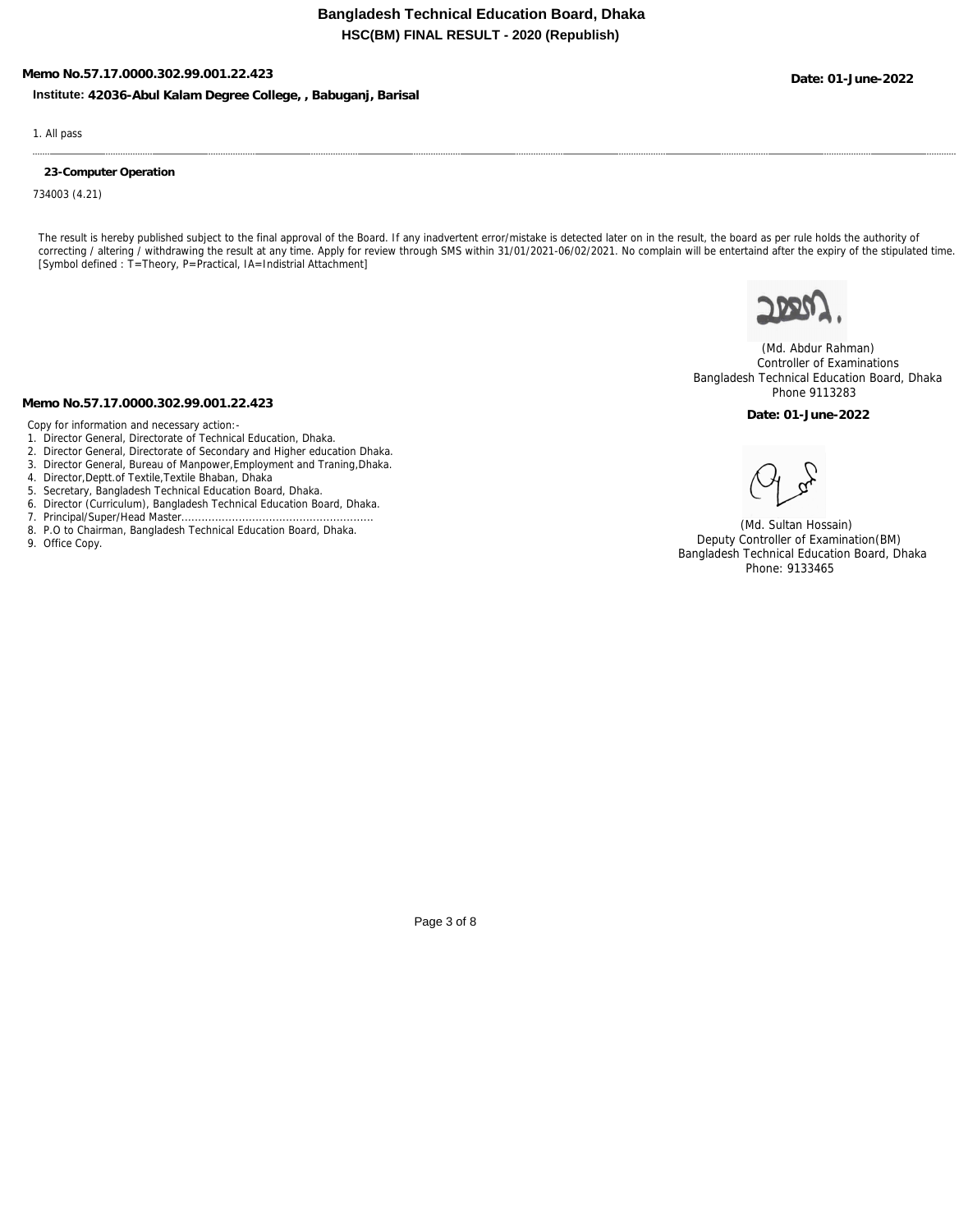# **Memo No.57.17.0000.302.99.001.22.423 Date: 01-June-2022**

**Institute: 50076-South Bonosree Technical And Business Management College, E-137, South Bonosry, Goran Project, Khilgaon, Dhaka**

1. All pass

### **25-Secretarial Science**

742503 (4.83)

The result is hereby published subject to the final approval of the Board. If any inadvertent error/mistake is detected later on in the result, the board as per rule holds the authority of correcting / altering / withdrawing the result at any time. Apply for review through SMS within 31/01/2021-06/02/2021. No complain will be entertaind after the expiry of the stipulated time. [Symbol defined : T=Theory, P=Practical, IA=Indistrial Attachment]



 (Md. Abdur Rahman) Controller of Examinations Bangladesh Technical Education Board, Dhaka Phone 9113283

**Date: 01-June-2022**

#### **Memo No.57.17.0000.302.99.001.22.423**

Copy for information and necessary action:-

- 1. Director General, Directorate of Technical Education, Dhaka.
- 2. Director General, Directorate of Secondary and Higher education Dhaka.
- 3. Director General, Bureau of Manpower,Employment and Traning,Dhaka.
- 4. Director,Deptt.of Textile,Textile Bhaban, Dhaka
- 5. Secretary, Bangladesh Technical Education Board, Dhaka.
- 6. Director (Curriculum), Bangladesh Technical Education Board, Dhaka.
- 7. Principal/Super/Head Master...
- 8. P.O to Chairman, Bangladesh Technical Education Board, Dhaka.
- 9. Office Copy.

 (Md. Sultan Hossain) Deputy Controller of Examination(BM) Bangladesh Technical Education Board, Dhaka Phone: 9133465

Page 4 of 8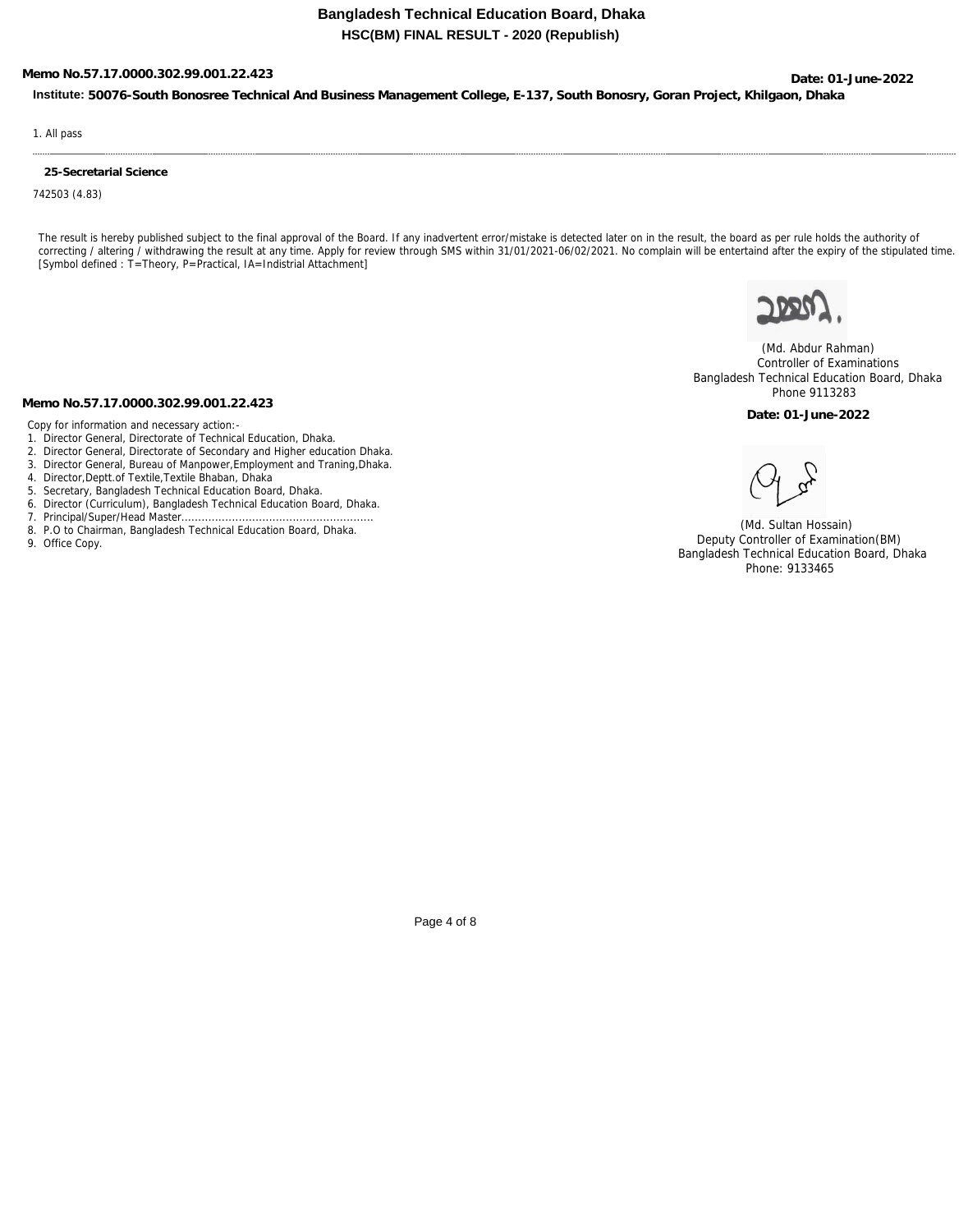# **Memo No.57.17.0000.302.99.001.22.423 Date: 01-June-2022**

**Institute: 50156-Maniknagar Ideal B.M. College, 66/4 Maniknagar, Maniknagar, Dhaka**

### 1. All pass

| 25-Secretarial Science |               |               |               |
|------------------------|---------------|---------------|---------------|
| 743082 (4)             | 743083 (4)    | 743084 (4.42) | 743086 (4.38) |
| 743103 (4.25)          | 743105 (4.25) | 743106 (4.38) | 743107 (4.25) |
| 743110 (4.46)          | 743115 (4.5)  | 743116 (4.54) |               |

The result is hereby published subject to the final approval of the Board. If any inadvertent error/mistake is detected later on in the result, the board as per rule holds the authority of correcting / altering / withdrawing the result at any time. Apply for review through SMS within 31/01/2021-06/02/2021. No complain will be entertaind after the expiry of the stipulated time. [Symbol defined : T=Theory, P=Practical, IA=Indistrial Attachment]



 (Md. Abdur Rahman) Controller of Examinations Bangladesh Technical Education Board, Dhaka Phone 9113283

**Date: 01-June-2022**

## **Memo No.57.17.0000.302.99.001.22.423**

- Copy for information and necessary action:-
- 1. Director General, Directorate of Technical Education, Dhaka.
- 2. Director General, Directorate of Secondary and Higher education Dhaka.
- 3. Director General, Bureau of Manpower,Employment and Traning,Dhaka.
- 4. Director,Deptt.of Textile,Textile Bhaban, Dhaka
- 5. Secretary, Bangladesh Technical Education Board, Dhaka.
- 6. Director (Curriculum), Bangladesh Technical Education Board, Dhaka.
- 7. Principal/Super/Head Master.............
- 8. P.O to Chairman, Bangladesh Technical Education Board, Dhaka.
- 9. Office Copy.

 (Md. Sultan Hossain) Deputy Controller of Examination(BM) Bangladesh Technical Education Board, Dhaka Phone: 9133465

Page 5 of 8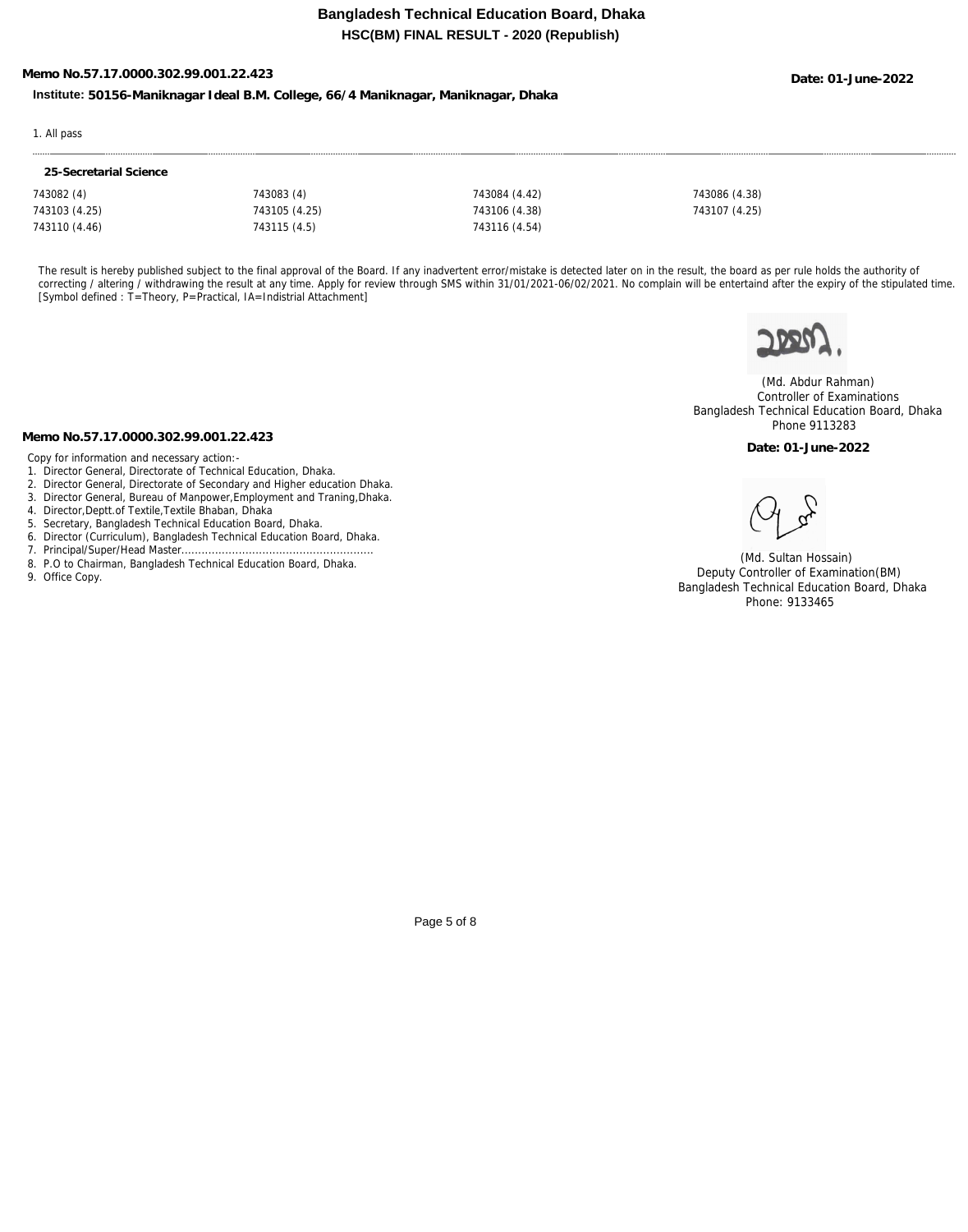# **Memo No.57.17.0000.302.99.001.22.423 Date: 01-June-2022**

**Institute: 50540-Nabarun BM College, , Jatrabari, Dhaka**

### 1. All pass

| 743434 (4.33) | 743435 (4.29) | 743436 (4.38) |  |
|---------------|---------------|---------------|--|
| 743441 (4.83) | 743444 (4.88) |               |  |
|               |               |               |  |
| 743450 (4.33) | 743451 (4.88) | 743452 (4.54) |  |
| 743454 (4.46) | 743455 (4.83) | 743456 (4.38) |  |
| 743460 (4.92) | 743462 (4.33) | 743465 (4.67) |  |
| 743467 (4.96) | 743469 (4.83) | 743470 (4.67) |  |
| 743472 (4.46) | 743473 (4.79) | 743474 (4.83) |  |
|               |               |               |  |
|               |               |               |  |

The result is hereby published subject to the final approval of the Board. If any inadvertent error/mistake is detected later on in the result, the board as per rule holds the authority of correcting / altering / withdrawing the result at any time. Apply for review through SMS within 31/01/2021-06/02/2021. No complain will be entertaind after the expiry of the stipulated time. [Symbol defined : T=Theory, P=Practical, IA=Indistrial Attachment]



 (Md. Abdur Rahman) Controller of Examinations Bangladesh Technical Education Board, Dhaka Phone 9113283

**Date: 01-June-2022**

 (Md. Sultan Hossain) Deputy Controller of Examination(BM) Bangladesh Technical Education Board, Dhaka Phone: 9133465

**Memo No.57.17.0000.302.99.001.22.423**

Copy for information and necessary action:-

- 1. Director General, Directorate of Technical Education, Dhaka.
- 2. Director General, Directorate of Secondary and Higher education Dhaka.
- 3. Director General, Bureau of Manpower,Employment and Traning,Dhaka.
- 4. Director,Deptt.of Textile,Textile Bhaban, Dhaka
- 5. Secretary, Bangladesh Technical Education Board, Dhaka.
- 6. Director (Curriculum), Bangladesh Technical Education Board, Dhaka.
- 7. Principal/Super/Head Master......................................................... 8. P.O to Chairman, Bangladesh Technical Education Board, Dhaka.
- 9. Office Copy.

Page 6 of 8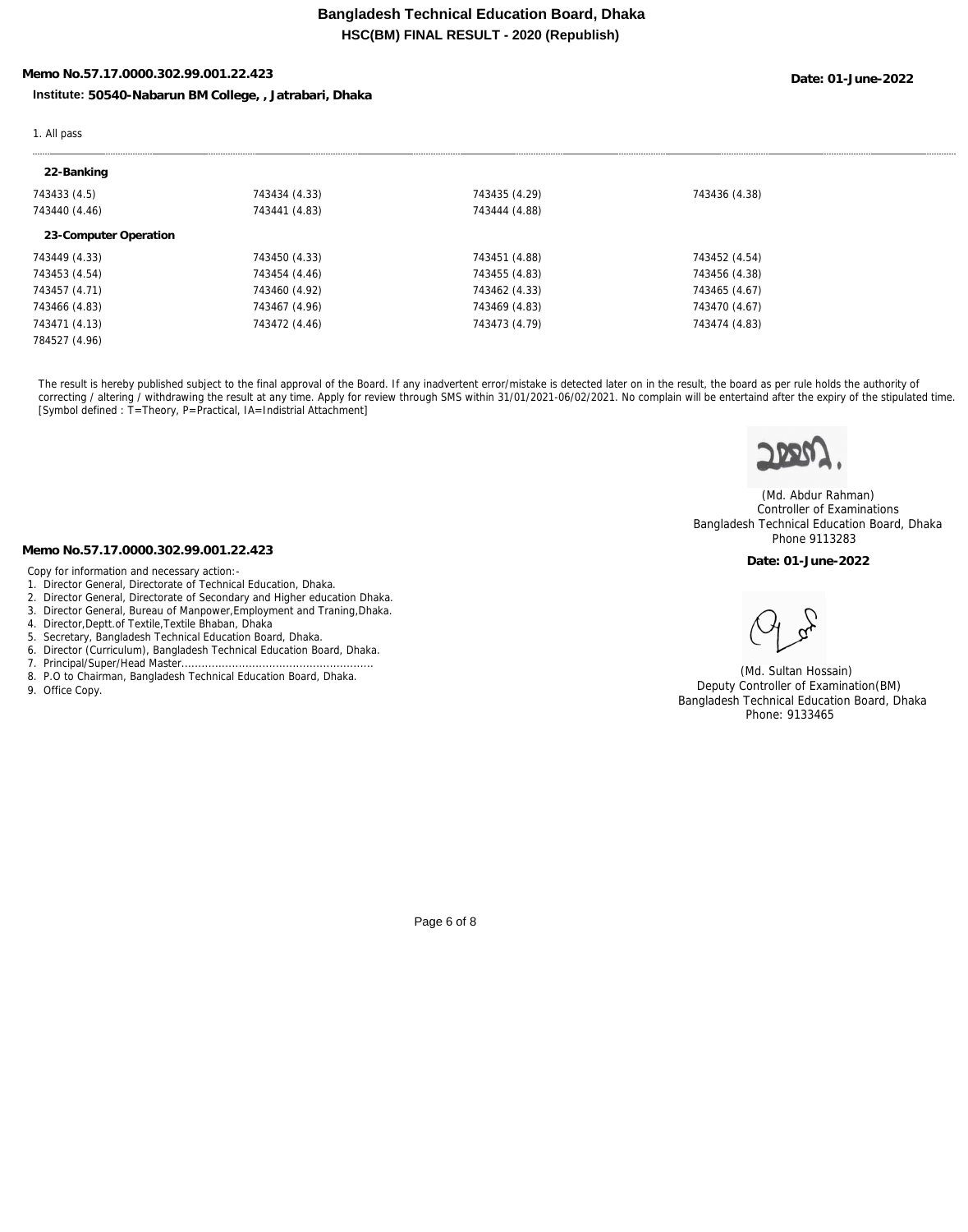# **Memo No.57.17.0000.302.99.001.22.423 Date: 01-June-2022**

**Institute: 51018-Business Management College, Chittagonj Road, Siddirgonj, Narayanganj**

### 1. All pass

## **25-Secretarial Science**

743931 (4.83) 743932 (4.67) 743933 (4.17) 743935 (4.63) 743938 (4.67)

The result is hereby published subject to the final approval of the Board. If any inadvertent error/mistake is detected later on in the result, the board as per rule holds the authority of correcting / altering / withdrawing the result at any time. Apply for review through SMS within 31/01/2021-06/02/2021. No complain will be entertaind after the expiry of the stipulated time. [Symbol defined : T=Theory, P=Practical, IA=Indistrial Attachment]



 (Md. Abdur Rahman) Controller of Examinations Bangladesh Technical Education Board, Dhaka Phone 9113283

**Date: 01-June-2022**

**Memo No.57.17.0000.302.99.001.22.423**

Copy for information and necessary action:-

- 1. Director General, Directorate of Technical Education, Dhaka.
- 2. Director General, Directorate of Secondary and Higher education Dhaka.
- 3. Director General, Bureau of Manpower,Employment and Traning,Dhaka.
- 4. Director,Deptt.of Textile,Textile Bhaban, Dhaka
- 5. Secretary, Bangladesh Technical Education Board, Dhaka.
- 6. Director (Curriculum), Bangladesh Technical Education Board, Dhaka.
- 7. Principal/Super/Head Master.............. 8. P.O to Chairman, Bangladesh Technical Education Board, Dhaka.
- 
- 9. Office Copy.

 (Md. Sultan Hossain) Deputy Controller of Examination(BM) Bangladesh Technical Education Board, Dhaka Phone: 9133465

Page 7 of 8